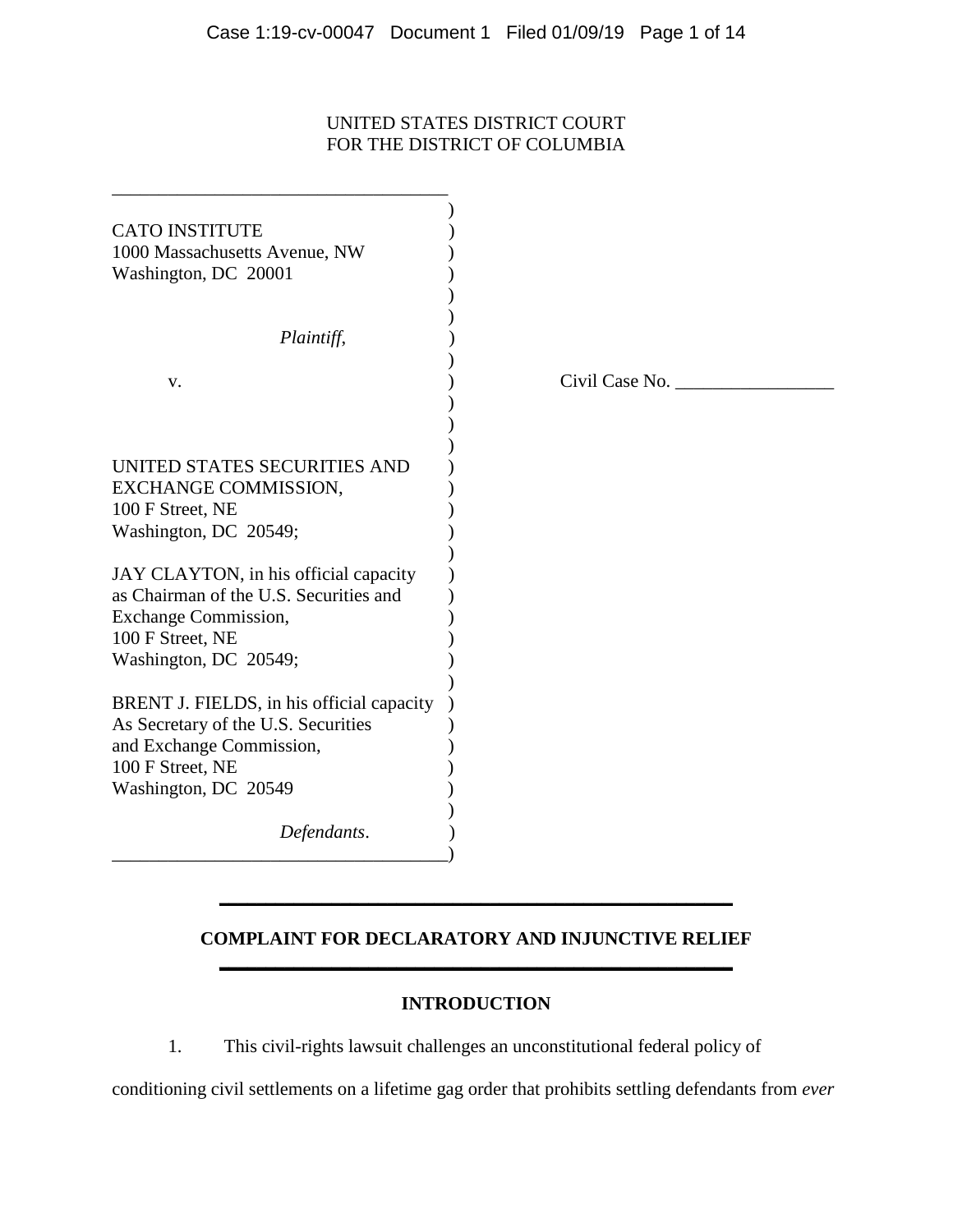#### Case 1:19-cv-00047 Document 1 Filed 01/09/19 Page 2 of 14

denying "any allegation in [the government's] complaint." In effect, the government uses its extraordinary leverage in civil litigation to extract from settling defendants a promise to never tell their side of the story, no matter how outrageous the government's conduct may have been and no matter how strong the public's interest may be in knowing how the government conducts itself in high-stakes civil litigation.

2. The Cato Institute is a nonprofit think tank and publisher that wants to—but legally cannot—publish a book recounting perceived overreach on the part of the Securities and Exchange Commission ("SEC"). Cato cannot publish the proposed book because the SEC previously coerced the book's author (as a condition of settling the enforcement action that prompted the book in the first place) into a broad and sweeping gag order that effectively prohibits him from criticizing any aspect of the SEC's enforcement actions against him. In fact, the SEC has demanded such an overbroad gag order in every (or nearly every) similar civil or administrative settlement it has entered into over the course of the past forty years, routinely conditioning settlement on a defendant's waiver of his First Amendment rights. This civil-rights lawsuit seeks to end the federal government's decades-long use of gag orders in violation of the First Amendment to the United States Constitution and to vindicate the Cato Institute's basic First Amendment right to publish a book critical of official government conduct.

3. Specifically, the Cato Institute is currently unable to exercise its contractual right to publish the above-mentioned book because the book's author is bound by a gag-order agreement he was required to enter into as a condition of settling an SEC enforcement action. The Cato Institute believes the SEC gag-order agreement is unenforceable under the First Amendment and brings this action seeking a declaration to that effect in order to clarify its own rights and responsibilities as a publisher.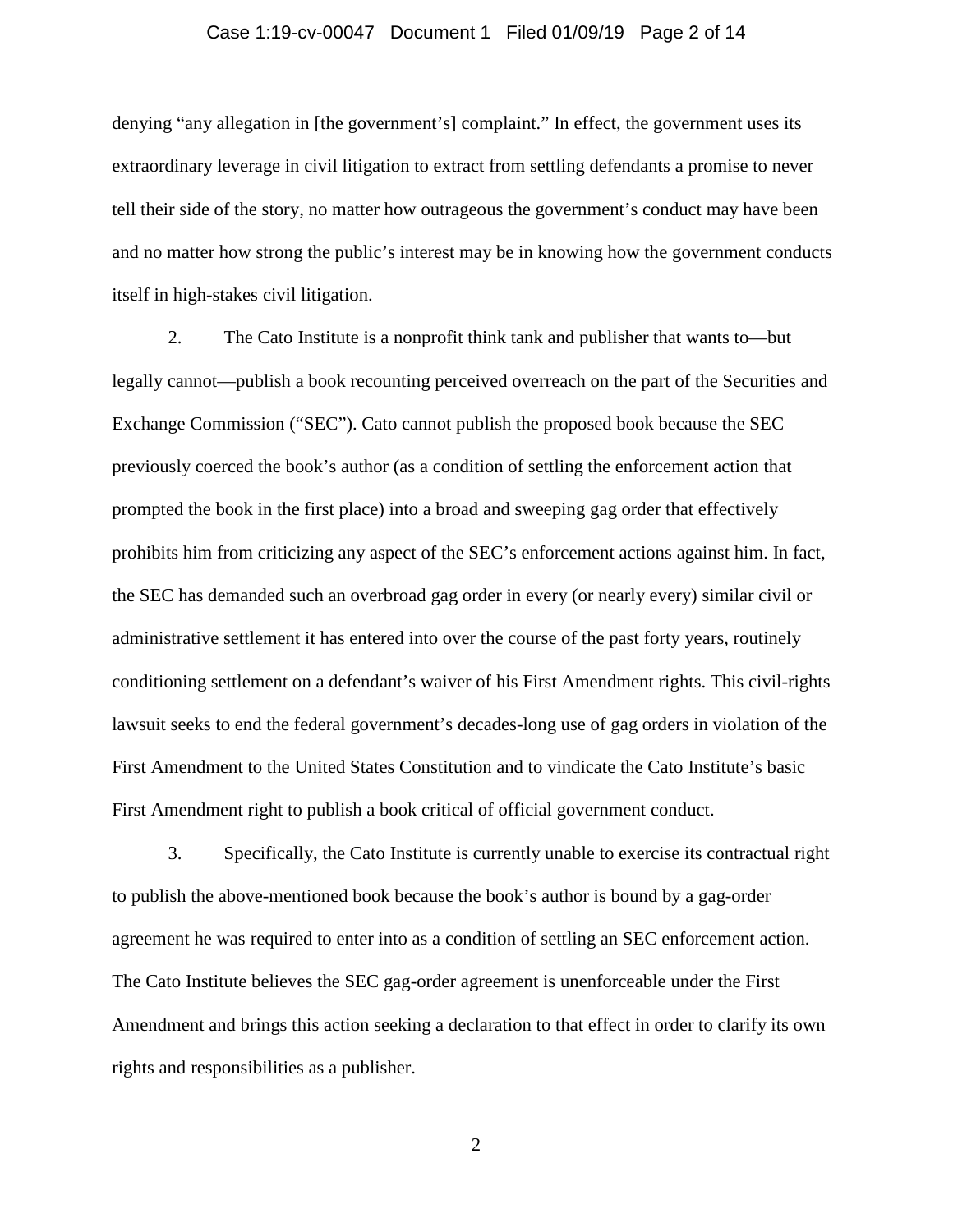#### **JURISDICTION AND VENUE**

4. Plaintiff brings this civil-rights lawsuit pursuant to the First Amendment of the United States Constitution and the Declaratory Judgment Act, 28 U.S.C. § 2201.

- 5. This Court has jurisdiction pursuant to 13 U.S.C. §§ 1331 and 1346.
- 6. Venue lies in this Court pursuant to 28 U.S.C. § 1391(b).

### **PARTIES**

7. Plaintiff the Cato Institute is a nonprofit corporation organized under the laws of the State of Kansas with its primary place of business in the District of Columbia. Cato is a think tank dedicated to the principles of individual liberty, limited government, free markets, and peace. Cato advances its mission by (among other things) publishing books on topics of scholarly and public-policy interest. It currently has a contract to publish a book critical of the SEC, but it is unable to exercise its contractual right to publish that book because the book's author is a party to a broad agreement (the "gag order") that prohibits him from disputing the truth of any allegations the SEC made against him in a now-closed civil-enforcement action.

8. Defendant SEC is an independent federal government agency. It is a party to the gag-order agreement that currently prevents the Cato Institute from exercising its contractual right to publish a book critical of the agency, and it has entered into thousands of similar gagorder agreements nationwide. The SEC's headquarters is located in the District of Columbia.

9. Defendant Jay Clayton is named in his official capacity as the Chairman of the SEC. As Chairman of the SEC, Defendant Clayton is the agency's chief executive and is responsible for the executive and administrative functions of the SEC. 15 U.S.C. § 78d.

10. Defendant Brent Fields is named in his official capacity as the Secretary of the SEC and Director of the SEC Office of the Secretary. Among Defendant Fields' duties as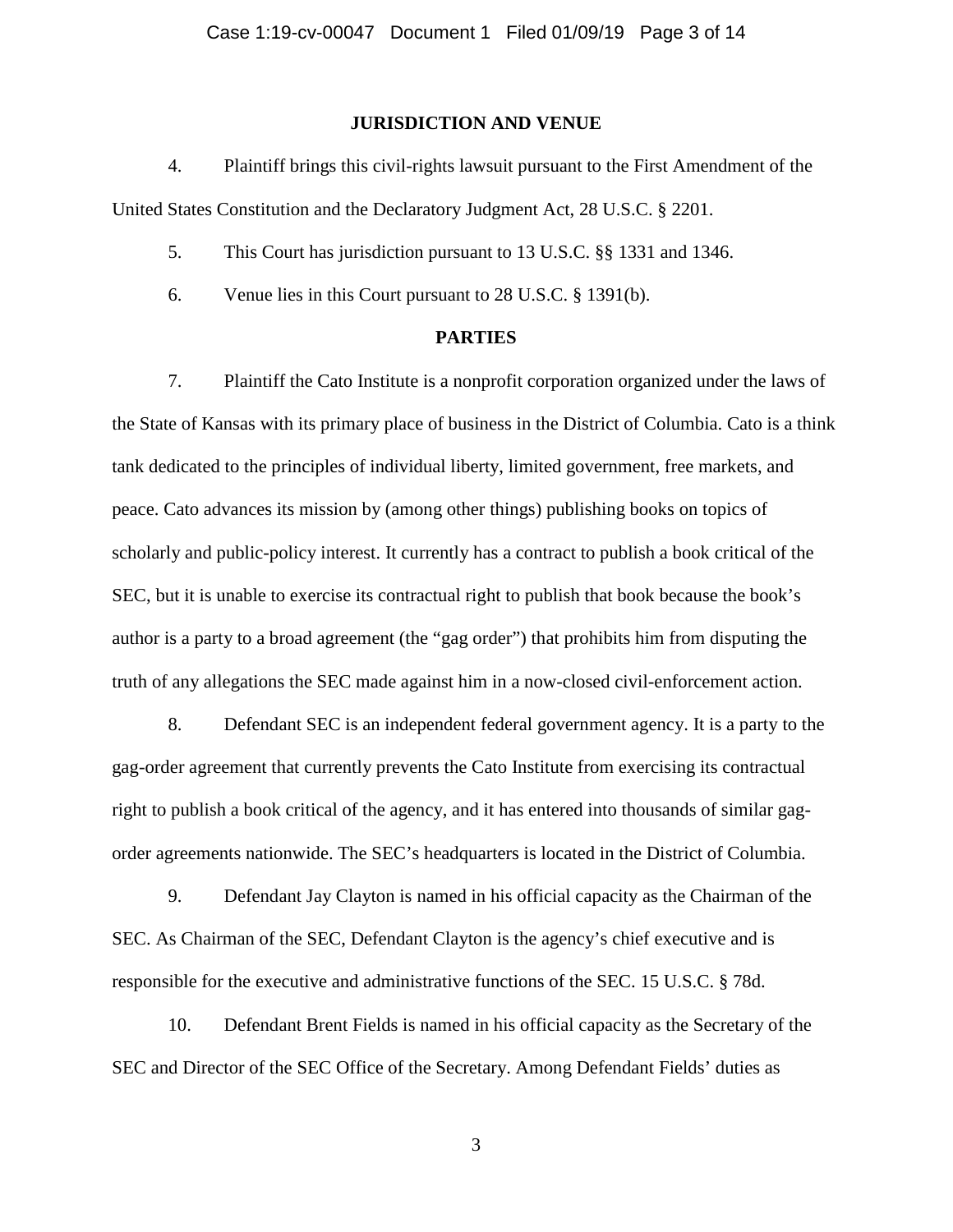Director of the SEC Office of the Secretary are issuing orders pursuant to SEC-approved

settlements and maintaining and certifying SEC records for administrative and judicial

proceedings. 17 C.F.R. § 200.30-7.

# **FACTUAL ALLEGATIONS**

## *The SEC's Gag Regulation*

11. In 1972, the SEC promulgated 17 C.F.R. § 202.5(e); 37 Fed. Reg. 25,224 (Nov.

28, 1972) (the "Gag Regulation").

12. The Gag Regulation has not been altered or amended since it was promulgated in

1972.

13. The Gag Regulation provides:

The Commission has adopted the policy that in any civil lawsuit brought by it or in any administrative proceeding of an accusatory nature pending before it, it is important to avoid creating, or permitting to be created, an impression that a decree is being entered or a sanction imposed, when the conduct alleged did not, in fact, occur. Accordingly, it hereby announces its policy not to permit a defendant or respondent to consent to a judgment or order that imposes a sanction while denying the allegations in the complaint or order for proceedings. In this regard, the Commission believes that a refusal to admit the allegations is equivalent to a denial, unless the defendant or respondent states that he neither admits nor denies the allegations.

17 C.F.R. § 202.5(e).

14. Upon information and belief, the SEC interprets (and has consistently

interpreted) this regulation as requiring it to demand, as a condition of settling any civil

or administrative action, that all settling defendants promise *never* to publicly contest *any* 

of the allegations the SEC has made against them.

15. The Gag Regulation's stated purpose is to "avoid creating, or permitting to be created, an impression that a decree is being entered or a sanction imposed, when the conduct alleged did not, in fact, occur." 17 C.F.R. § 202.5(e).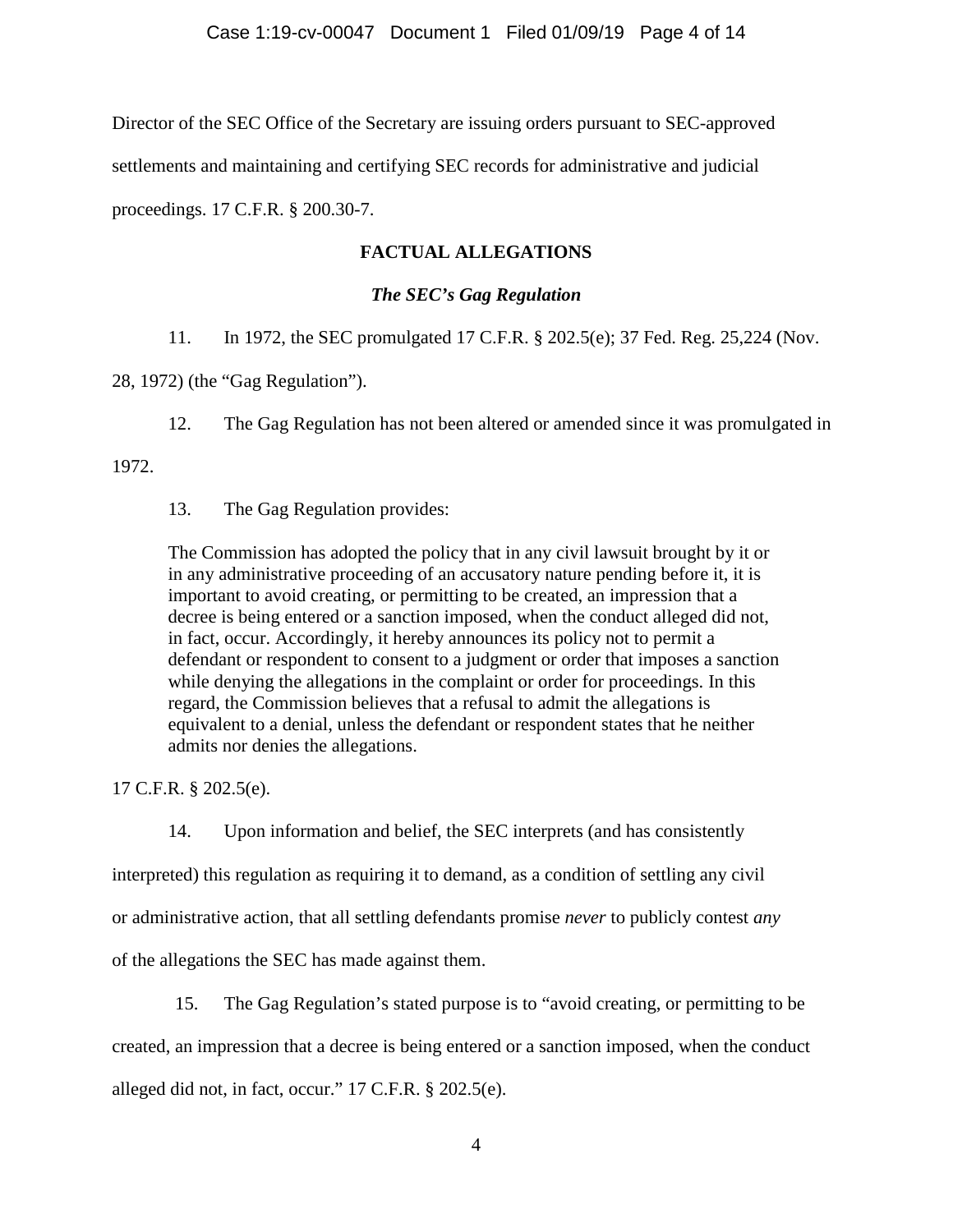## Case 1:19-cv-00047 Document 1 Filed 01/09/19 Page 5 of 14

16. The Gag Regulation has no other purpose beyond its stated purpose.

17. In other words, the sole purpose of the Gag Regulation is to affect public perception of the SEC and the SEC's enforcement activities.

18. The Gag Regulation accomplishes its purpose by restricting constitutionally protected speech—specifically, speech critical of the SEC itself.

19. In accord with its interpretation of 17 C.F.R. § 202.5(e), the SEC routinely prohibits parties that enter into consent agreements with the SEC from ever publicly asserting that any of the SEC's allegations are untrue or otherwise lack a factual basis—even after the case has been settled and the underlying lawsuit or administrative proceeding dismissed.

20. Upon information and belief, any party that settles with the SEC in a civil proceeding must "agree[] not to take any action or to make or cause to be made any public statement denying, directly or indirectly, any allegation in the complaint or creating the impression that the complaint is without factual basis."

21. Upon information and belief, any party that settles with the SEC in an administrative proceeding must "agree[] not to take any action or to make or cause to be made any public statement denying, directly or indirectly, any allegation in the complaint or creating the impression that the complaint is without factual basis."

22. Upon information and belief, in accord with 17 C.F.R. § 202.5(e), the SEC demands blanket, perpetual gag orders of this sort in every case it settles without making any individualized determinations about the need for such an order or the appropriate scope of such an order in a given case.

23. The SEC settles almost all of the civil actions it initiates.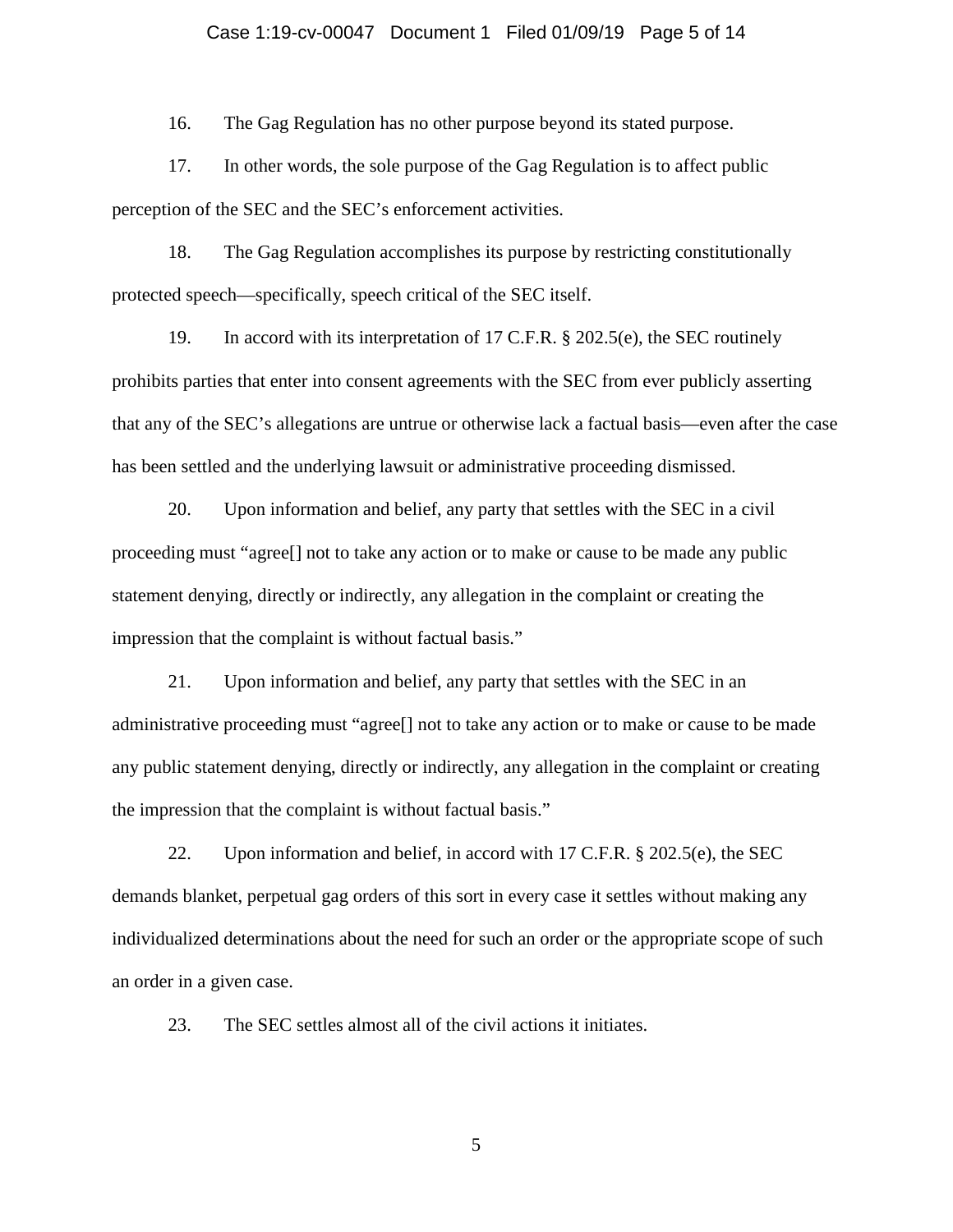#### Case 1:19-cv-00047 Document 1 Filed 01/09/19 Page 6 of 14

24. For example, "[s]ince 2002, the SEC's settlement rate has remained constant at about ninety-eight percent." Priyah Kaul, *Admit or Deny: A Call for Reform of the SEC's 'Neither-Admit-Nor-Deny' Policy*, 48 U. Mich. J. L. Refor 535, 536 (2015).

25. Upon information and belief, the SEC can (and sometimes does) enter into settlement agreements in which a defendant admits to specific conduct while neither admitting nor denying the remainder of the SEC's allegations.

26. Upon information and belief, the SEC can (and sometimes does) enter into settlement agreements in which a defendant admits to no specific conduct and neither admits nor denies any of the SEC's allegations.

27. Whether or not an SEC settlement agreement includes admissions that specific allegations are true, the SEC's interpretation of the Gag Regulation, as reflected and embodied in civil settlements like the one at issue in this case, does not permit the SEC to settle a civil or administrative enforcement action unless a defendant agrees never to publicly dispute *any* of the SEC's allegations.

28. Upon information and belief, the SEC actually enforces the gag orders it obtains under its interpretation of the Gag Regulation, including (but not limited to) by demanding that former defendants issue retractions when they make statements that the SEC deems violate their obligation to never dispute the truth of any of the SEC's allegations.

#### *The Cato Institute and the Banned Book*

29. In 2018, Clark Neily, a licensed attorney, experienced constitutional litigator, and currently the Vice President for Criminal Justice at the Cato Institute, privately received a copy of a manuscript written by an author who claimed he had been the victim of prosecutorial overreach at the hands of officials at the SEC ("the SEC manuscript"). The author contacted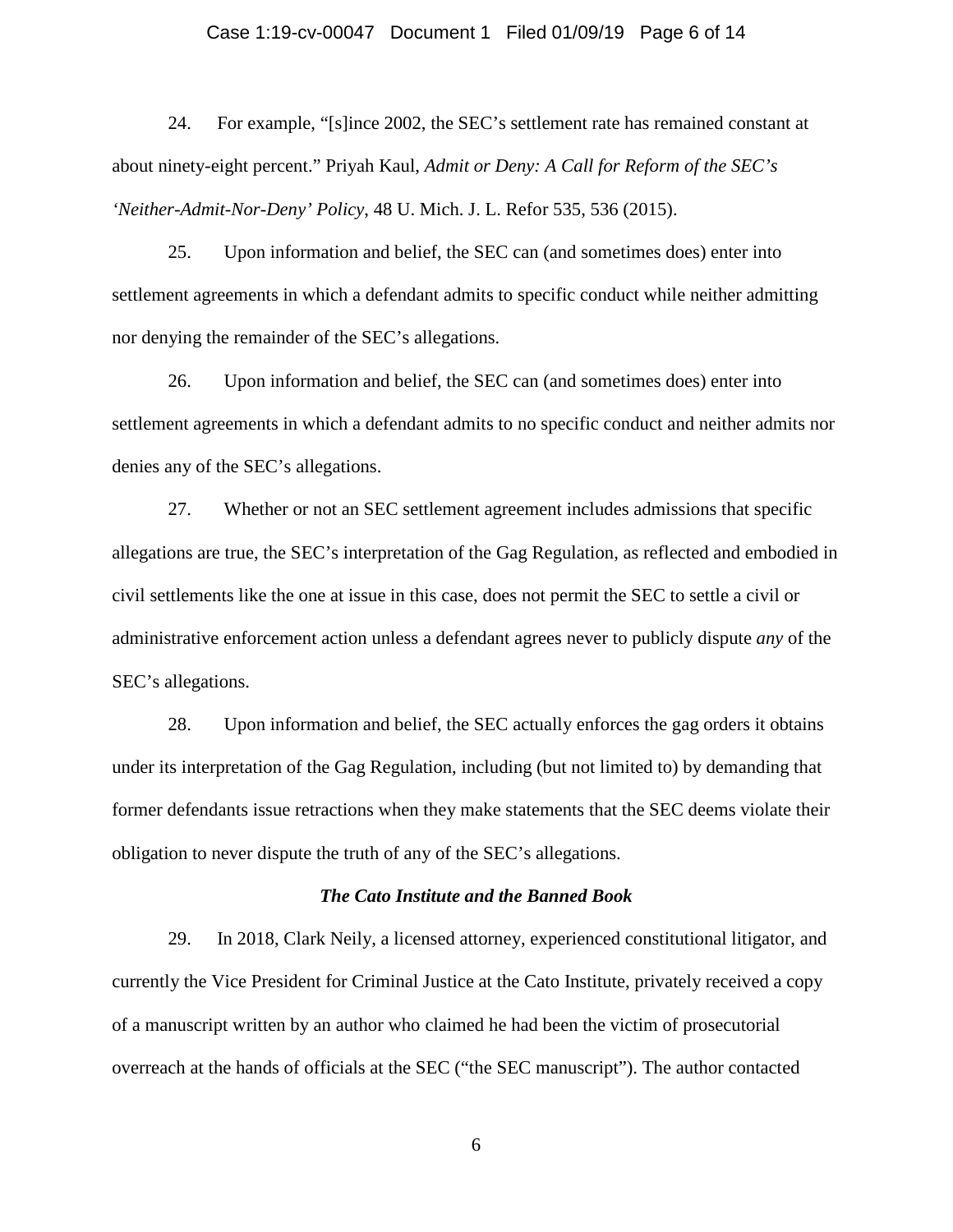## Case 1:19-cv-00047 Document 1 Filed 01/09/19 Page 7 of 14

Neily seeking assistance in assessing the validity of the gag order contained in the author's SEC settlement and the prospects for challenging that provision or otherwise obtaining relief from the speech-limiting requirements of that provision in order to allow the SEC manuscript to be made public.

30. The SEC manuscript describes a long and expensive battle at the end of which the author (who was accused of substantial wrongdoing by the SEC in both legal documents and press statements) ultimately admitted to engaging in certain limited conduct in order to avoid crippling litigation expenses.

31. In addition to providing the author with his legal opinions, Neily developed the opinion that publishing the SEC manuscript would advance important public-policy goals of the Cato Institute. In Neily's view, the SEC manuscript was persuasive and illustrated many issues including prosecutorial discretion, routine over-charging, and the danger of coercive settlements or plea bargains—that had been at the heart of Neily's public advocacy at the Cato Institute. Neily had spoken and written extensively about these topics in his role at Cato, and he believed that publishing the SEC manuscript would be a substantial addition to the public debate on these issues of public importance.

32. In 2018, the Cato Institute entered into a contract with the author to publish the SEC manuscript as a book.

33. The Cato Institute has taken substantial steps toward publishing the SEC manuscript, including an initial thorough edit of the text.

34. But the Cato Institute cannot exercise its contractual right to publish the book because the manuscript's author ultimately settled his enforcement action and so is bound by one of the gag orders required by the Gag Regulation. Despite the fact that the author actually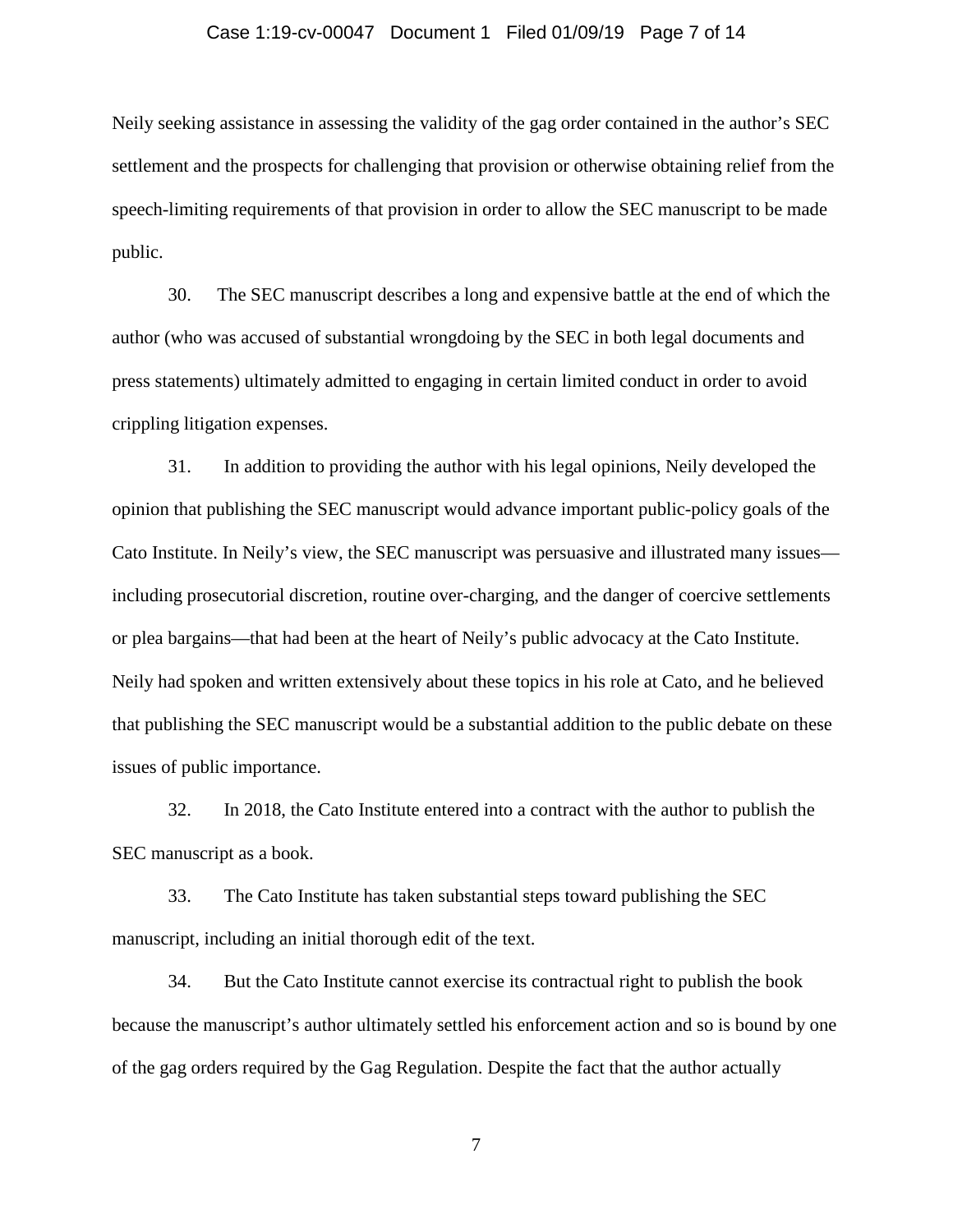#### Case 1:19-cv-00047 Document 1 Filed 01/09/19 Page 8 of 14

admitted to only limited unlawful conduct in his settlement agreement, the agreement forbids him from publicly challenging the accuracy of *any* of the SEC's allegations. Writing the SEC manuscript and privately conveying it to Neily were *private* statements of dissent, but allowing the Cato Institute to actually publish the SEC manuscript would be a *public* statement of dissent and so would be barred by the gag order.

35. Specifically, the gag order at issue states (in relevant part):

Defendant understands and agrees to comply with the Commission's policy "not to permit a defendant or respondent to consent to a judgment or order that imposes a sanction while denying the allegation in the complaint or order for proceedings." 17 C.F.R. § 202.5. In compliance with this policy, Defendant agrees not to take any action or to make or cause to be made any public statement denying, directly or indirectly, any allegation in the complaint or creating the impression that the complaint is without factual basis. Defendant may testify truthfully about any matter under oath in connection with a legal or administrative proceeding, whether or not under subpoena . . . . If Defendant breaches this agreement, the Commission may petition the Court to vacate the Final Judgment and restore this action to its active docket. Nothing in this paragraph affects Defendant's: (i) testimonial obligations, or (ii) right to take legal or factual positions in litigation or other legal proceedings in which the [SEC] is not a party including, but not limited to, legal proceedings arising out of the matters filed in the bankruptcy court.

36. In the SEC manuscript, the author asserts that the SEC's allegations against him

were unfounded and unfair. Nothing in his settlement agreement required him to admit the truth

of the SEC's allegations (except for those explicitly admitted), but he is nonetheless barred from

publicly asserting his honest assessment of them.

37. As a direct result of this gag order, Cato cannot exercise what would otherwise be

its contractual right to publish and promote the SEC manuscript.

38. But for the gag order, Cato would immediately complete its editorial process and publish the SEC manuscript.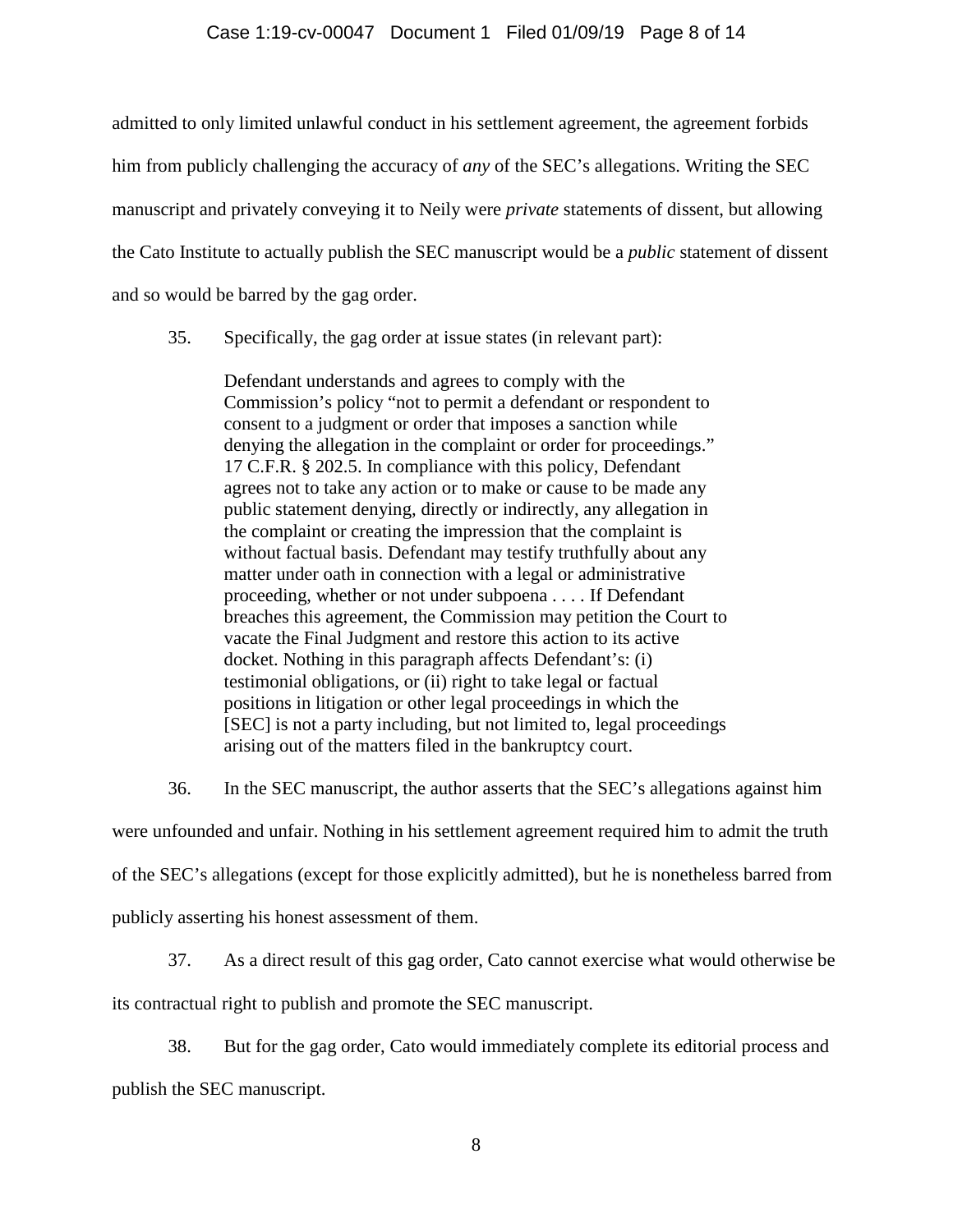#### Case 1:19-cv-00047 Document 1 Filed 01/09/19 Page 9 of 14

39. The Cato Institute's publication agreement for the SEC manuscript also authorizes Cato to undertake promotional activities relating to the book. But for the gag order, Cato would also engage in other related public speech—including, but not limited to, writing about the book in newspapers and on the internet as well as sponsoring promotional events (which would include appearances by the book's author and potentially other individuals who are subject to similar gag orders).

## *The SEC's Enforcement of the Gag Regulation Creates a Content-Based Restriction on Speech*

40. Content-based regulations of speech are presumptively invalid.

41. Content-based regulations of speech are unconstitutional unless they are narrowly tailored to serve a compelling government interest.

42. The SEC's use of gag provisions prohibits individuals who have settled civil or administrative actions with the SEC from publicly questioning the truth of allegations made by the SEC.

43. The SEC's use of gag provisions in consent agreements results in a content-based restriction on speech.

44. The SEC's use of the gag provision in the above-referenced consent agreement is a content-based restriction on speech.

45. The unconstitutional-conditions doctrine prohibits government from conditioning receipt of a benefit on the waiver of a constitutionally guaranteed right.

46. Even when the government is under no obligation to offer a benefit, once it voluntarily chooses to do so, it cannot condition the receipt of the benefit on the waiver of a constitutionally guaranteed right.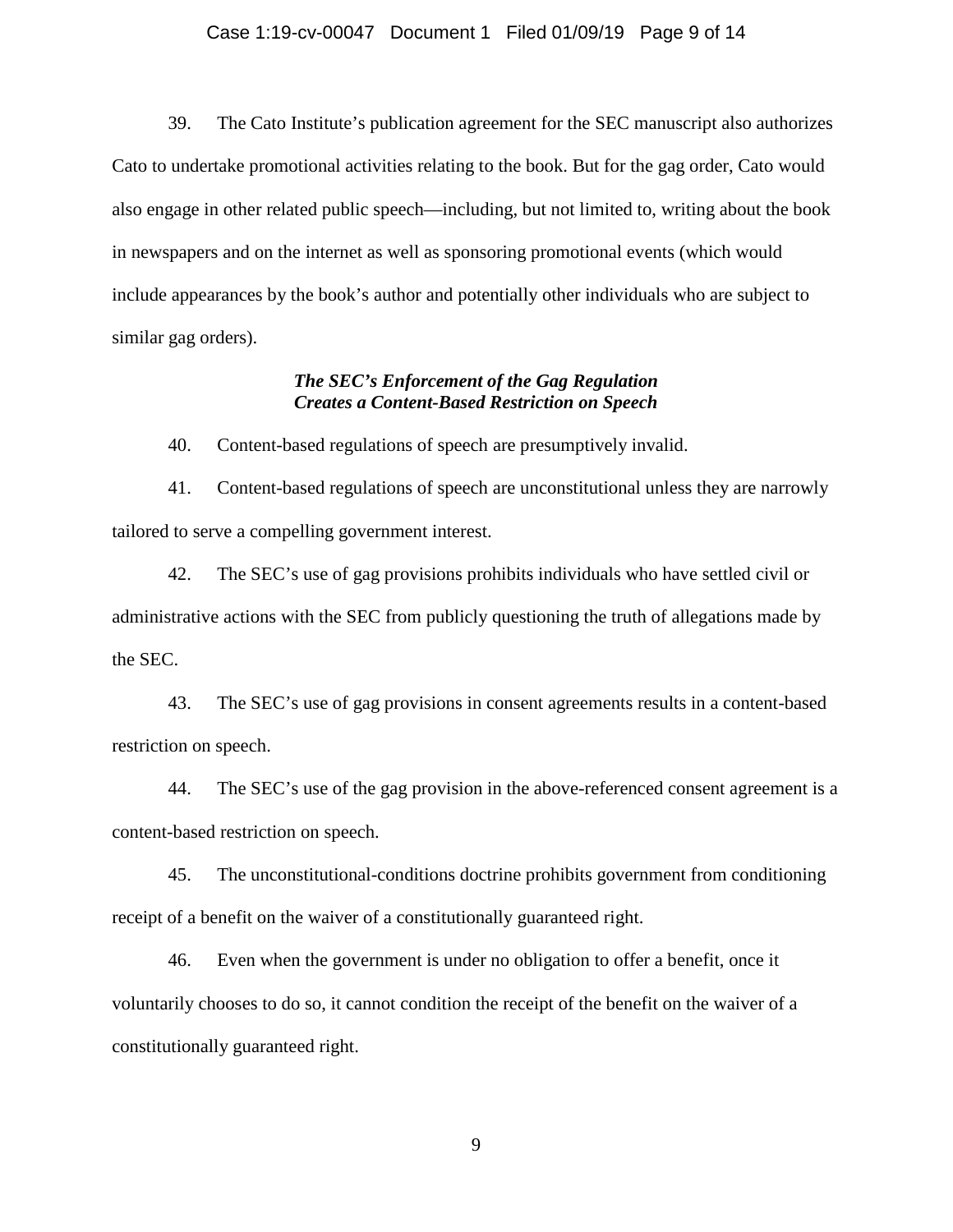#### Case 1:19-cv-00047 Document 1 Filed 01/09/19 Page 10 of 14

47. Upon information and belief, the SEC can present no evidence that requiring defendants to refrain from publicly denying the truth of allegations in perpetuity (particularly allegations that have been neither proven nor admitted by the defendant) is necessary to achieve any compelling government end.

48. The government may not impose a content-based restriction on speech through direct legislation.

49. The SEC could not impose a content-based restriction on speech through legislative action.

50. The SEC may not impose content-based restrictions on speech as a condition of the settlement of a civil or administrative proceeding.

51. The government may not enforce a content-based restriction on speech.

52. Because the above-referenced gag order is a content-based restriction on speech, that portion of the agreement is unenforceable as a matter of law.

#### *The SEC's Settlement Tactics Have Faced Scrutiny*

53. Given that the SEC takes very few civil actions to trial, the SEC knows when it initiates a civil action that it is unlikely it will ever have to prove the truth of its allegations to the satisfaction of a neutral adjudicator.

54. Upon information and belief, the SEC uses various techniques, including freezing defendants' financial accounts so they are unable to pay for legal counsel, to coerce individuals into settling civil proceedings.

55. At least one federal district court has strongly criticized the SEC's use of gag provisions as a condition to settlement. *See SEC v. Vitesse Semiconductor Corp.*, 771 F. Supp. 2d 304, 309 (S.D.N.Y. 2011) ("Only one thing is left certain: the public will never know whether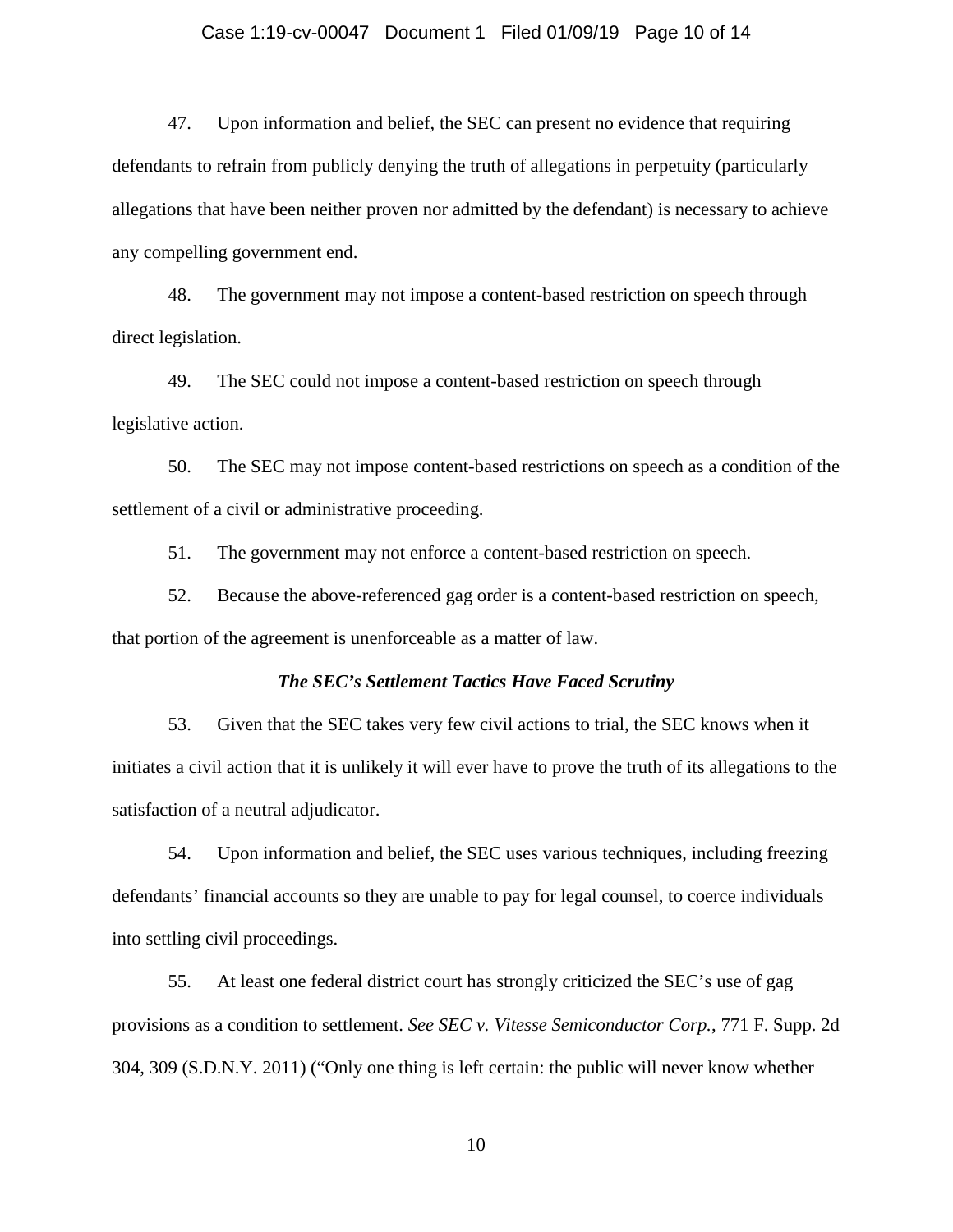#### Case 1:19-cv-00047 Document 1 Filed 01/09/19 Page 11 of 14

the SEC's charges are true, at least not in a way that they can take as established by these proceedings. \* \* \* This might be defensible if all that were involved was a private dispute between private parties. But here an agency of the United States is saying, in effect, 'Although we claim that these defendants have done terrible things, they refuse to admit it and we do not propose to prove it, but will simply resort to gagging their right to deny it.'").

56. These serious criticisms illustrate that the SEC's enforcement and settlement practices are an issue of great public concern. The gag orders required by the Gag Regulation, therefore, suppress speech that is at the very center of an ongoing public debate.

#### **INJURY TO PLAINTIFF**

57. In the absence of an order from this Court declaring the above-referenced gag order unenforceable as a matter of law, the Cato Institute will be unable to exercise its contractual rights to publish a book that it deems important to its mission and to the public's understanding of the SEC's enforcement policies.

58. In the absence of an order from this Court declaring unconstitutional the SEC's overall policy of demanding broad gag orders as a condition of all civil or administrative settlements, the Cato Institute will be unable to present panel discussions or other forms of public dialogue featuring individuals who have been subject to SEC enforcement actions. The Cato Institute routinely sponsors panel discussions—including panel discussions on coercive settlements in the law-enforcement context—and but for the SEC's enforcement of the Gag Regulation, it would be able to sponsor events featuring alleged victims of the SEC's overreach.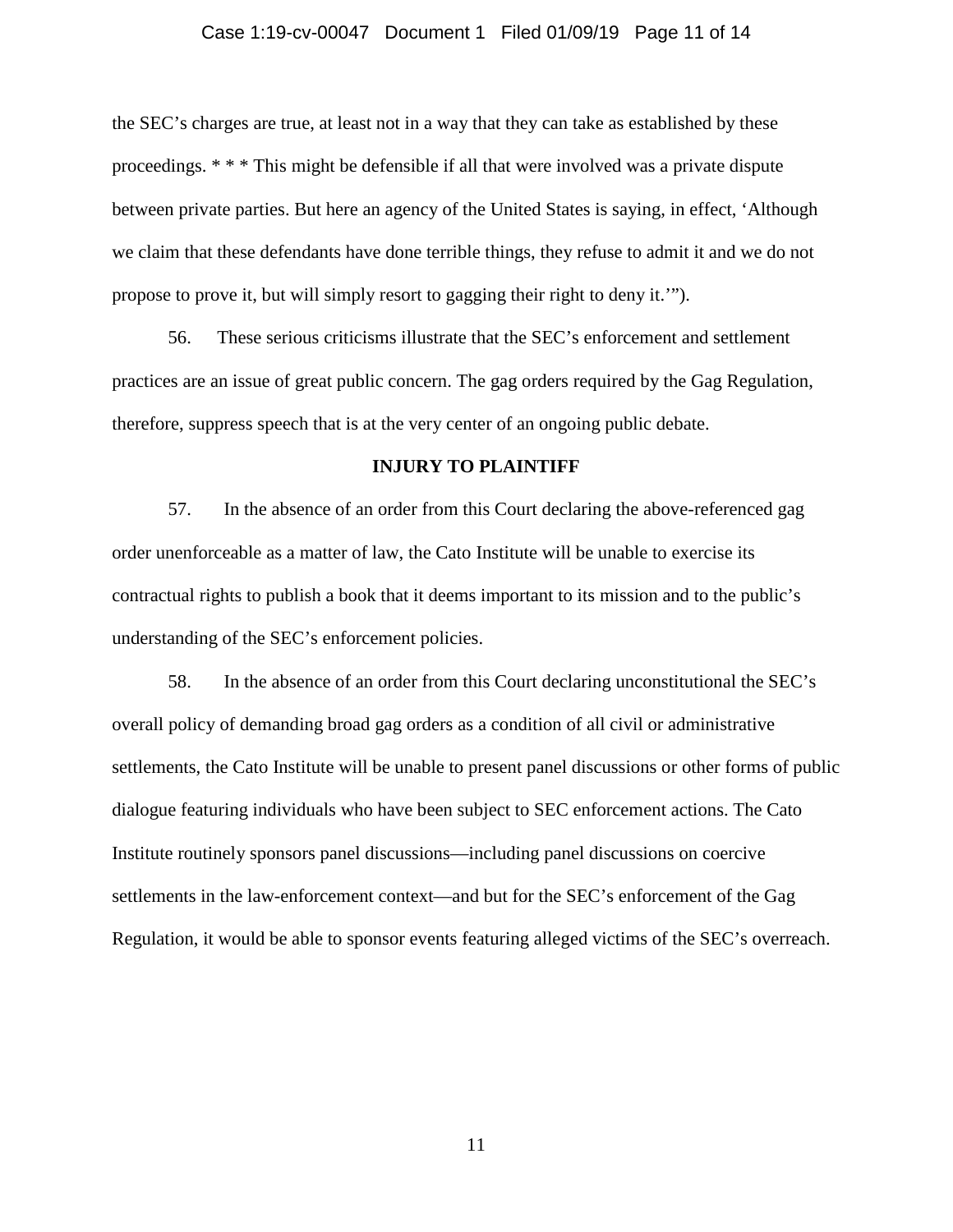### **CONSTITUTIONAL VIOLATION**

## **Count I (First Amendment to the U.S. Constitution)**

59. All preceding allegations are incorporated here as if set forth in full.

60. The First Amendment protects the right to speak freely.

61. The First Amendment protects the right to receive information.

62. The First Amendment protects freedom of the press.

63. The SEC's policy and practice of demanding gag orders in all settlements, as

required by its interpretation of 17 C.F.R. § 202.5(e), violates the guarantees of the First

Amendment.

64. Any enforcement of the gag order quoted in paragraph 35 would violate the guarantees of the First Amendment.

65. The SEC's routine use of gag orders in settlements results in content-based restrictions on the right to speak freely.

66. The specific gag order quoted in paragraph 35 is a content-based restriction on the right to speak freely.

67. The SEC's routine use of gag orders in settlements results in content-based restrictions on the right to receive information.

68. The specific gag order quoted in paragraph 35 is a content-based restriction on the right to receive information.

69. The SEC's use of gag provisions results in content-based restrictions on the freedom of the press.

70. The specific gag order quoted in paragraph 35 is a content-based restriction on the freedom of the press.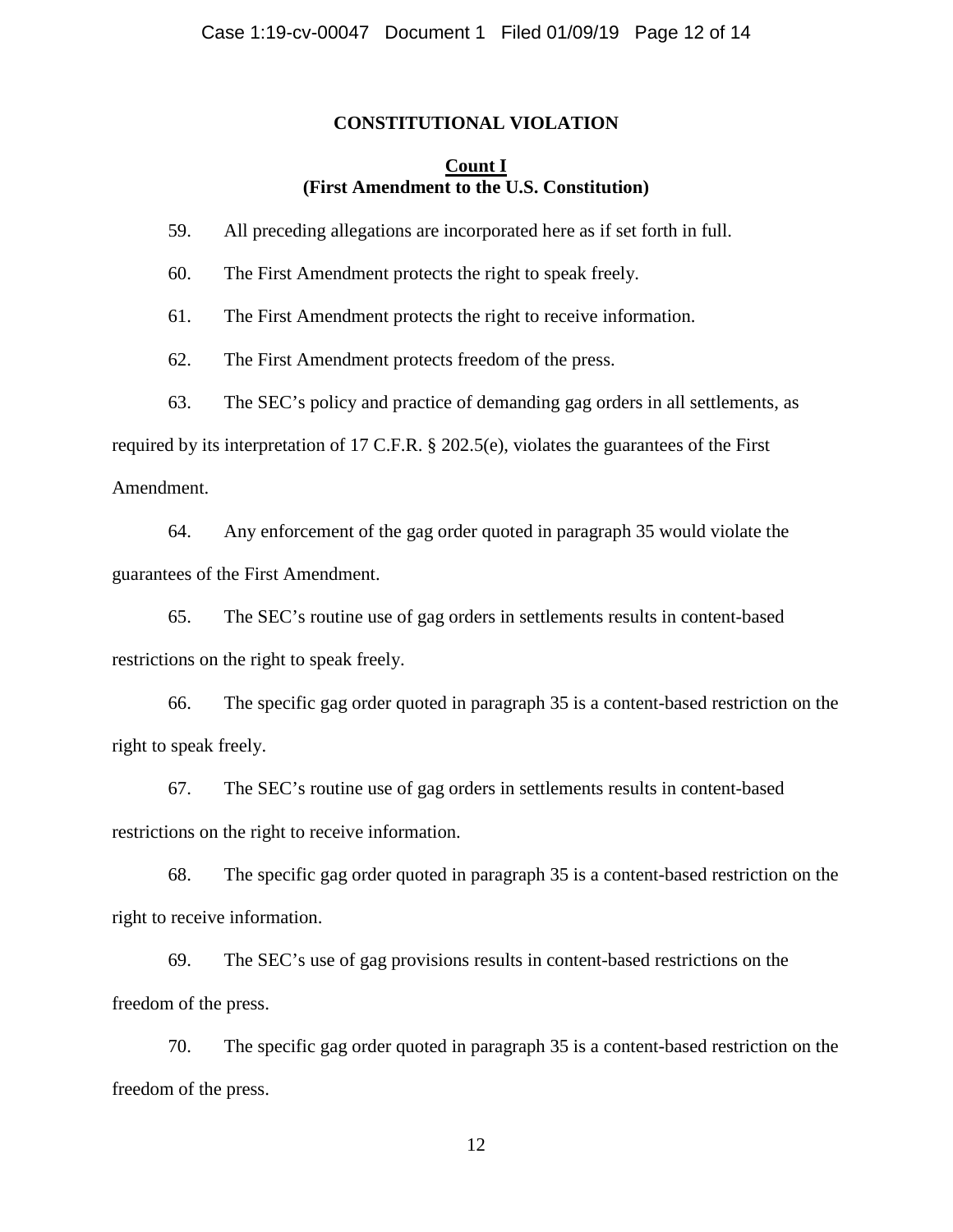#### Case 1:19-cv-00047 Document 1 Filed 01/09/19 Page 13 of 14

71. The government has no legitimate interest in silencing individuals accused of wrongdoing by the SEC in perpetuity.

72. The SEC has no legitimate interest in protecting its reputation at the expense of protected First Amendment rights.

73. No governmental interest could justify the SEC's use of perpetual gag orders in all settlements.

74. The SEC's use of perpetual gag orders is not narrowly tailored to serve any government interest.

75. The SEC's interpretation and enforcement of the Gag Regulation and imposition of perpetual gag orders in consent agreements is overbroad.

76. Upon information and belief, Defendants possess no evidence that the perpetual gag-order provision quoted in paragraph 35 is necessary to achieve any government interest.

77. Upon information and belief, Defendants possess no evidence that their interpretation and enforcement of the Gag Regulation is necessary to achieve any government interest.

### **PRAYER FOR RELIEF**

**WHEREFORE**, Plaintiffs respectfully request relief as follows:

A. A declaratory judgment that the Gag Regulation, 17 C.F.R. § 202.5(e), as interpreted and enforced by the SEC, is unconstitutional under the First Amendment to the United States Constitution;

B. A permanent injunction against enforcement of the Gag Regulation;